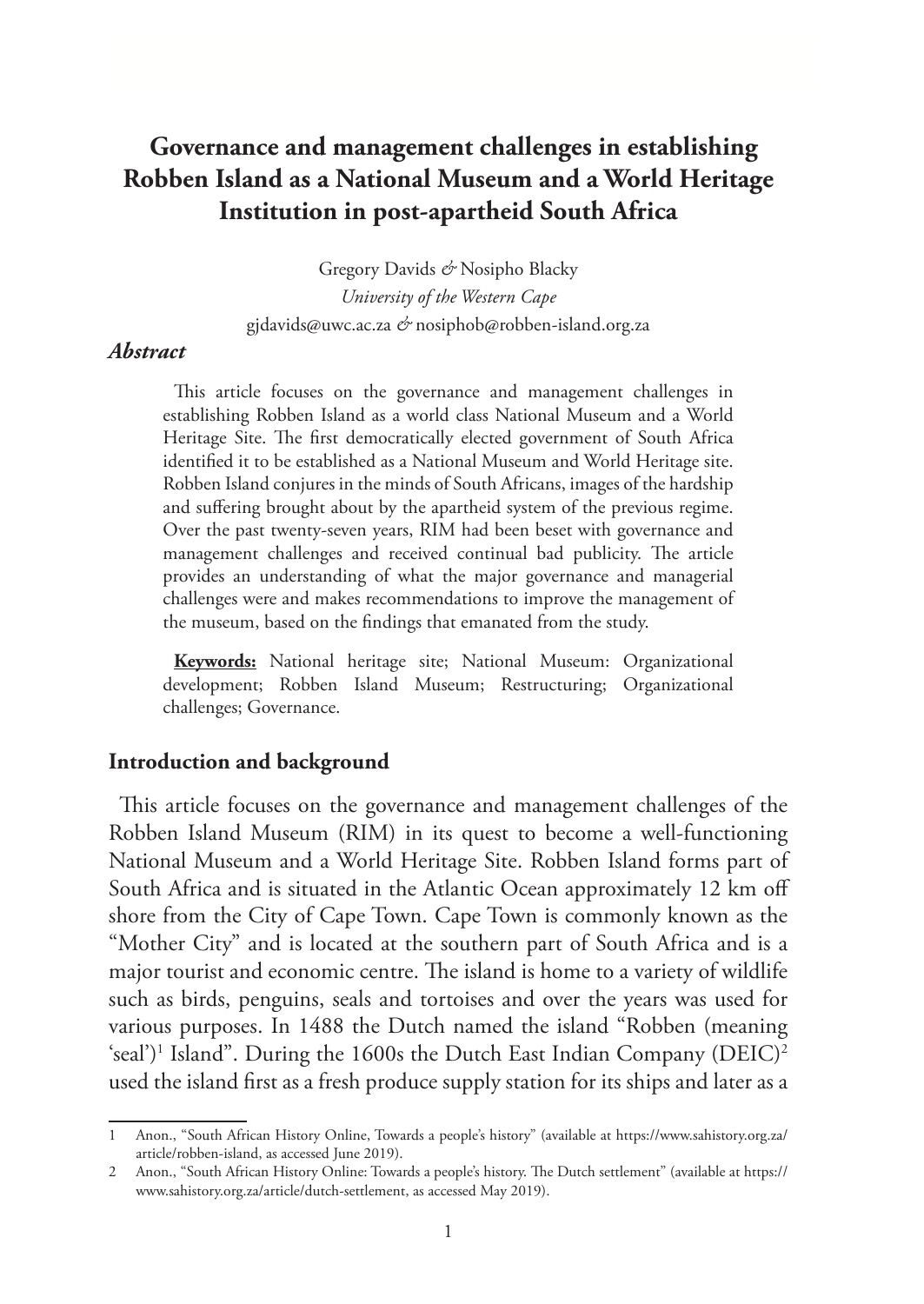prison. At various times during the  $17<sup>th</sup>$  and  $20<sup>th</sup>$  centuries the island was used as a hospital for socially unacceptable groups.3 In 1936 the island's function changed to military use during World War II and in 1959 the South African Department of Correctional Services converted it to a maximum-security prison for political prisoners.

Robben Island acquired its present significance in South African history because it functioned as a prison for political detainees from 1960 until 1991. Notable leaders of the anti-apartheid movement such as Walter Sisulu and Nelson Mandela were incarcerated there. In the context of contemporary South Africa, the island epitomizes, on the one hand, the pain and suffering experienced by the majority of South Africans during the apartheid regime, while on the other hand, it is symbolic of the struggle against and victory over the apartheid regime.

## **Robben Island Museum (RIM)**

The first democratic government of South Africa was elected in 1994 and ushered in a constitutional democracy aimed at protecting the rights of all South African citizens.4 In August 1995 the South African Government established the "Future of Robben Island Committee" whose mandate was to determine the best future use of the island prison. The chairperson of the Future of Robben Island Committee, Ahmed Kathrada, a former Robben Island prisoner stated the following:<sup>5</sup>

 We will not forget the brutality of apartheid but we do not want the Island to be a monument of hardship and suffering. Instead it must be a monument reflecting the triumph of the human spirit against the forces of evil.

On 4 September 1996 the then Minister of Arts, Culture, Science and Technology, Lionel Mtshali, announced Cabinet's approval of the recommendation of the "Future of Robben Island Committee", which stated the following:<sup>6</sup>

Robben Island should be developed as a World Heritage Site, a National Monument and National Museum, which can become a cultural and

<sup>3</sup> N Phaswana-Mafuya and N Haydam, "Tourist expectations and perceptions of the Robben Island Museum – A World Heritage site", *Museum Management and Curatorship*, 20(2), 2005, pp. 149-169.

<sup>4</sup> Republic of South Africa (RSA), Interim Constitution of 1993, Government Printers, Cape Town, 1993.

<sup>5</sup> Anon., "Brand South Africa, A guide to the history and importance of Robben Island" (available at https://www. brandsouthafrica.com/south-africa-fast-facts/history-facts/guide-to-history-of-robben-island, as accessed May 2019).

<sup>6</sup> RSA, Cabinet Declaration, Lionel Mtshali, Minister of Arts and Culture, Government of South Africa, 4 September 1996.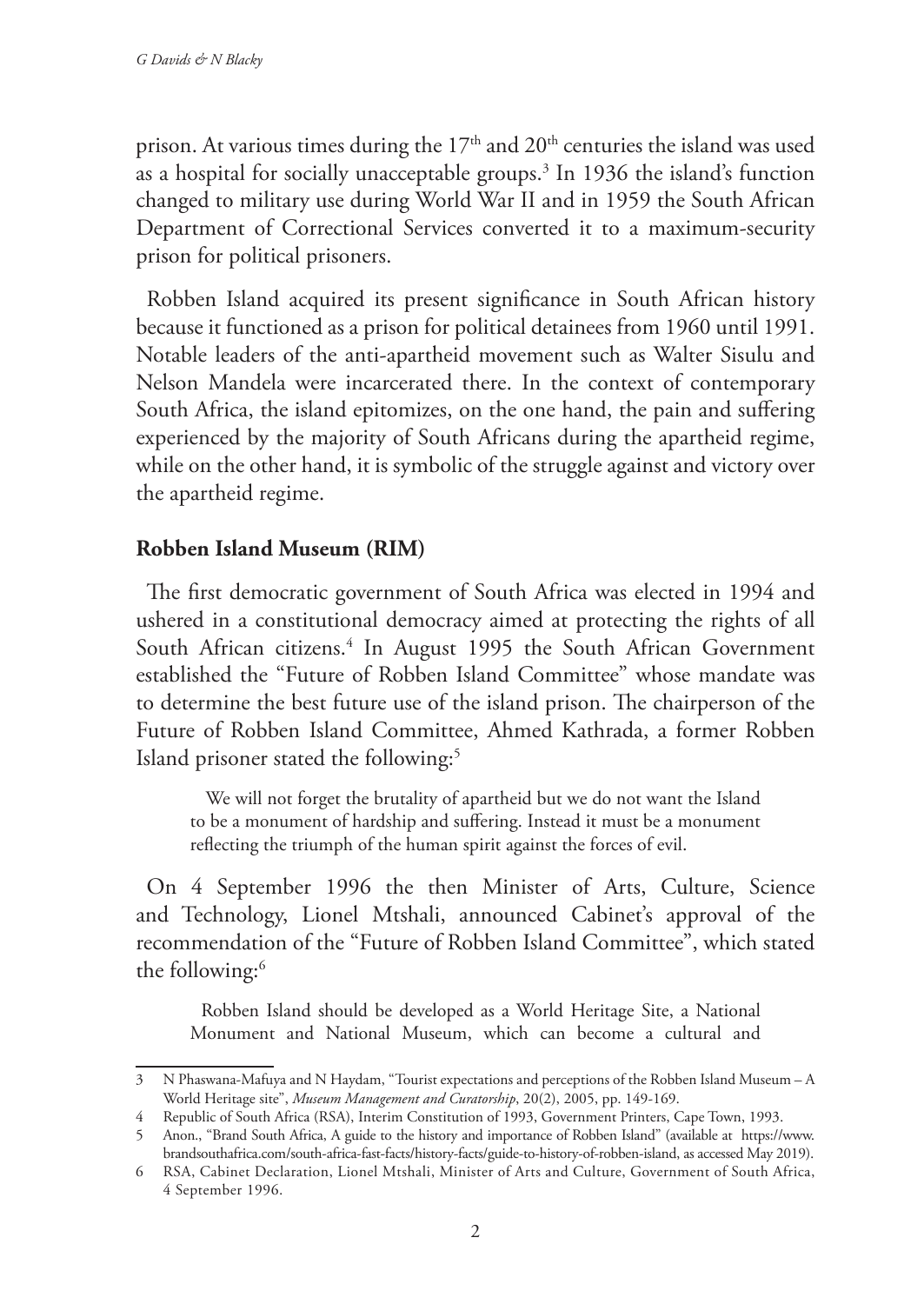conservation showcase for the new South African democracy, while at the same time maximizing the economic, tourism and educational potential of the island and so encourage its multi-purpose usage*.*

The South African government wanted RIM to be opened to the public as soon as possible, so that it could stand as a beacon of change and new order as well as a symbol of hope and reconciliation.7 To give effect to afore, RIM moved away from the traditional western approach to museum work and adopted the new museology principle of being more inclusive of all people. In this regard RIM does not only display the physical artifacts but importantly uses the ex-Robben Island political prisoners to share their experiences of life on the island.8

Four months after the Minister's approval, in January 1997, under the management of the South African Department of Correctional Services, the RIM opened its doors to the public as a tourist destination without any formal management structure or strategic planning, in order to fulfill its mandate as the first National Museum of the new democratic South Africa.9 Two years later in 1999, the United Nations Educational Scientific and Cultural Organization (UNESCO) declared the RIM a World Heritage Site.10

In the haste to open the doors of the museum, all organizational theories and principles were flouted. The RIM started operating more on political sentiment than on sound organizational theoretical frameworks guiding the establishment of organizations.<sup>11</sup> The vision, mission, formal structures, policies, systems, human resources and leadership that contribute to good governance were absent or dysfunctional. The old adage, "failure to plan, is planning for failure",<sup>12</sup> seemed to hold true for the Robben Island Museum (RIM) which was struggling to become a well-managed museum and national heritage site.

<sup>7</sup> G Corsane, "Using ecomusuem indicators to evaluate the Robben Island Museum and World Heritage site", *International Journal of Heritage Studies*, 13(3), 2007, pp. 399-418.

<sup>8</sup> C Shearing and M Kempa, "Museum of hope: A story of Robben Island, The Annals of the American Academy", 592, 2004, pp. 62-78.

<sup>9</sup> M Shackley, "Potential future of Robben Island: Shrine, museum or theme park?", *International Journal of Heritage Studies*, 7(4), 2001, pp. 355-363.

<sup>10</sup> Anon., "South African History Online: Towards a people's history" (available at https://www.sahistory.org.za/ article/robben-island, as accessed June 2019).

<sup>11</sup> M Shackley, "Potential future of Robben Island: Shrine, museum or theme park?", *International Journal of Heritage Studies*, 7(4), 2001, pp. 355-363.

<sup>12</sup> W Churchill, "He who fails to plan, is planning to fail" (available at https://www.in.gov/dnr/water/files/wa-IEAP.pdf, as accessed on 18 September 2018).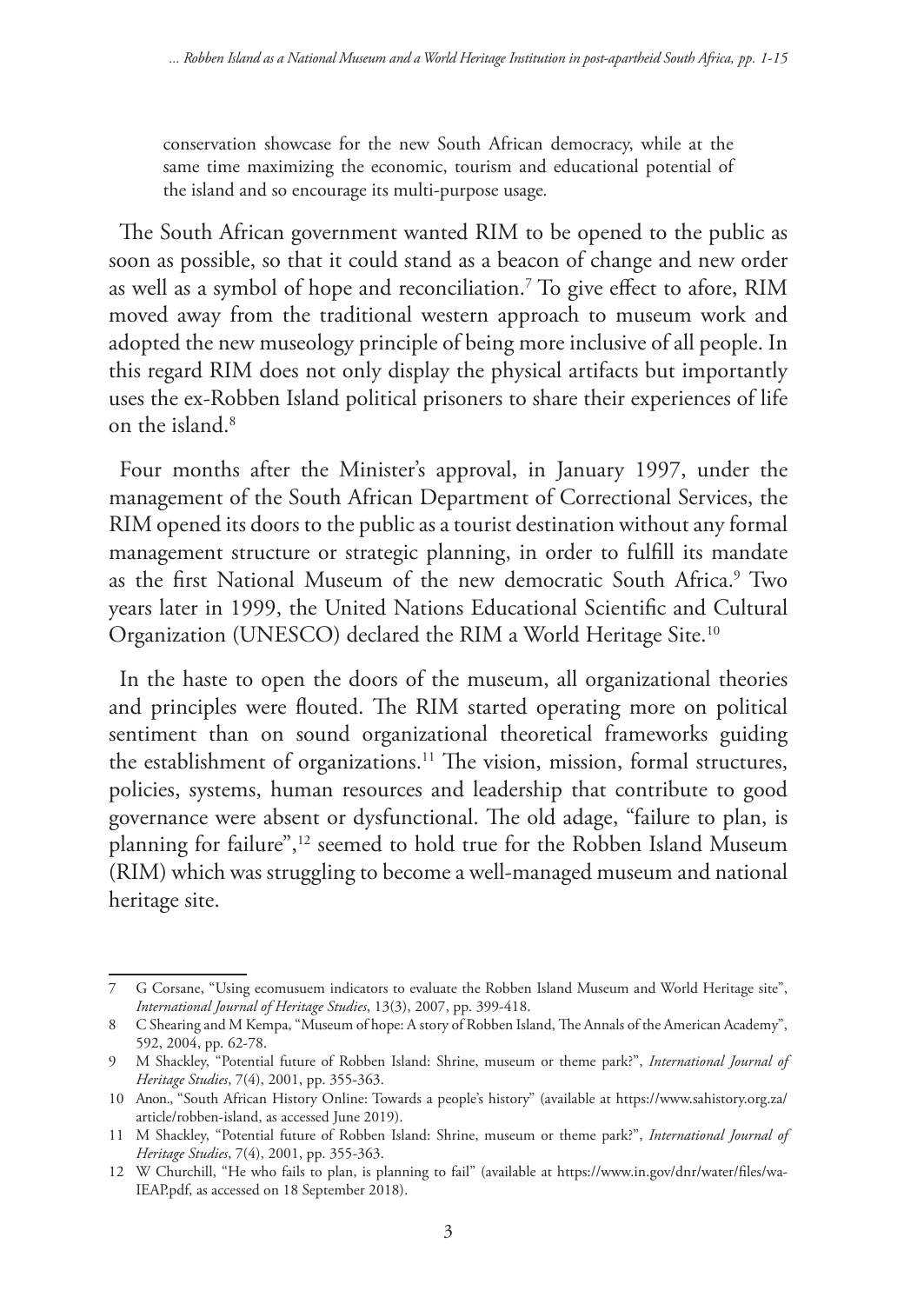RIM was in disarray and from 2005 until 2010, it received qualified audits, and a "disclaimer" in 2007-2008.13 The Auditor General's (AG) opinion of audited financial statements falls into four categories and the "disclaimer" is the worst of the four categories. According to the  $AG<sup>14</sup>$  a disclaimer is when the auditee provided insufficient evidence in the form of documentation on which to base an audit opinion. A disclaimer is indicative of an organization in crisis and reflects a situation of a financial management system that is non-functioning or non-existent.

Given its adverse audit opinions the deduction is that RIM's financial management system is non-existent and a fertile ground for financial misappropriation and corruption.15 The Parliamentary Standing Committee on Public Accounts (SCOPA) criticized the RIM for its poor financial management and in particular mentioned the increased deficit and lack of proper record-keeping.16 SCOPA drew attention to financial irregularities by highlighting issues such as conflict of interest of a RIM council member who was a shareholder in the ferry services.

The ferry service is the only means of transport to cross the twelve kilometer stretch of ocean to reach Robben island. The ferry service is fundamental to Robben Island Museum's existence. The management of RIM appears not to understand the critical importance of the ferry service which is mismanaged. Incidents such as the sinking of the Robben Island ferry in September 2017 and the subsequent rescuing of 64 tourists and five crew members are<sup>17</sup> indicative of the mismanagement of the ferry services and the resultant impact on RIM.

Fred Khumalo (2012)<sup>18</sup> succinctly described the results of the ineffective and poor management of the RIM, as *"*shambolic, shocking, embarrassing, disgusting, insulting, infuriating … I am running short of words that do justice to the appearance of Robben Island".

<sup>13</sup> Parliamentary Monitoring Group, Chairperson: Ms T Sunduza (ANC), Robben Island museum audit outcomes and turnaround strategy, Arts and Culture meeting, 11 February 2013.

<sup>14</sup> Auditor General of South Africa, "Audit terminology" (available at https://www.agsa.co.za/Auditinformation/ Auditterminology.aspx, as accessed June 2019).

<sup>15</sup> P Joubert, "How Robben Island was robbed", *Mail and Guardian,* 1 August 2008 (available at https://mg.co. za/article/2008-08-01, as accessed May 2019).

<sup>16</sup> B Ndenze, "Money woes trouble Robben Island Museum", *AOL*, 14 November 2007.

<sup>17</sup> C Dolley, "Robben Island Ferry sinking: No one checked the weather, Samsa finds", *News 24*, 28 November 2017.

<sup>18</sup> F Khumalo, "Shut down the Island", *Sunday Times*, 8 November 2012.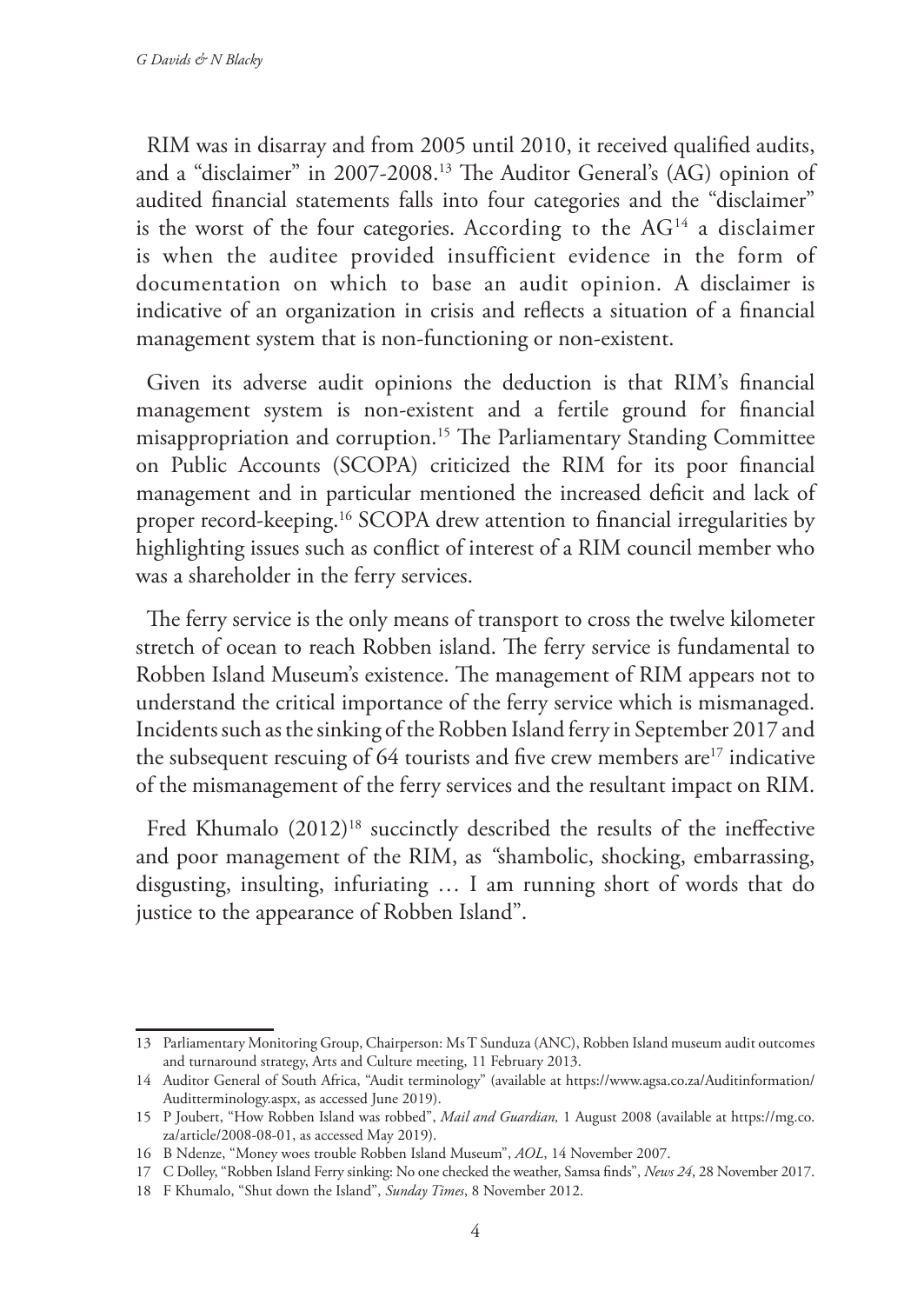#### **Problem statement**

The Robben Island Museum has a history of organizational problems, such as governance, management and organizational conflict.<sup>19</sup> The museum had been subjected to allegation of financial mismanagement, leadership battles, corruption and environmental incompetence.<sup>20</sup> Twenty-seven years after its establishment, the RIM is struggling to become a well-functioning, financially sustainable national museum and a world recognized heritage organization. RIM is a dysfunctional organization and it affects the achievement of its mandate assigned to it in 1997 when it opened its doors as a National Museum and a World Heritage Site. The objective in this article is to understand what the causes were that resulted in this situation and present the findings and recommendations to place the RIM on a path of organizational effectiveness.

### **Research methodology**

The Robben Island Museum was used as the case study for this particular research. The qualitative research method was used because it enabled the documenting<sup>21</sup> of real events, getting an insider's perspective, observing special behaviours and studying written documents or observing visual images. Neuman indicates that qualitative research enables the researchers to gain rich information about the social processes in specific settings.<sup>22</sup> Data was collected from a number of sources and compared to ensure the validity and reliability thereof. The data collection consisted of the analysis of annual reports, internal strategic documents, RIM publications, media reports, government and parliamentary portfolio monitoring group. Interviews were held with senior management and board members to garner their views on the RIM governance and management challenges. The triangulation method was used to ensure the validity, reliability and objectivity of the findings of the study. Triangulation is an approach that uses multiple data sources, and methods or investigators within the study of a single phenomenon.<sup>23</sup>

<sup>19</sup> C Dolley, "Robben Island museum not aware of its own weather warning for ferry that nearly sunk", *News 24,* November 2017.

<sup>20</sup> H Bamford, "Shock at the state of Robben Island", *IOL*, 20<sup>th</sup> July 2009 (available at https://www.iol.co.za/ news., as accessed January 2019).

<sup>21</sup> W Neuman, *Social research methods: Qualitative and quantitative approaches,* 4 (Boston, Allyn and Bacon, 2000).

<sup>22</sup> C Marshall, "Appropriate criteria of trustworthiness and goodness for qualitative research on educational organizations", *Quality and Quantity: International Journal of Methodology,* 19(4), 1985, pp. 353-373.

<sup>23</sup> R Heale, D Forbes, "Understanding triangulation in research", *Evidence Based Nursing*, 16(4), 2013, p. 98.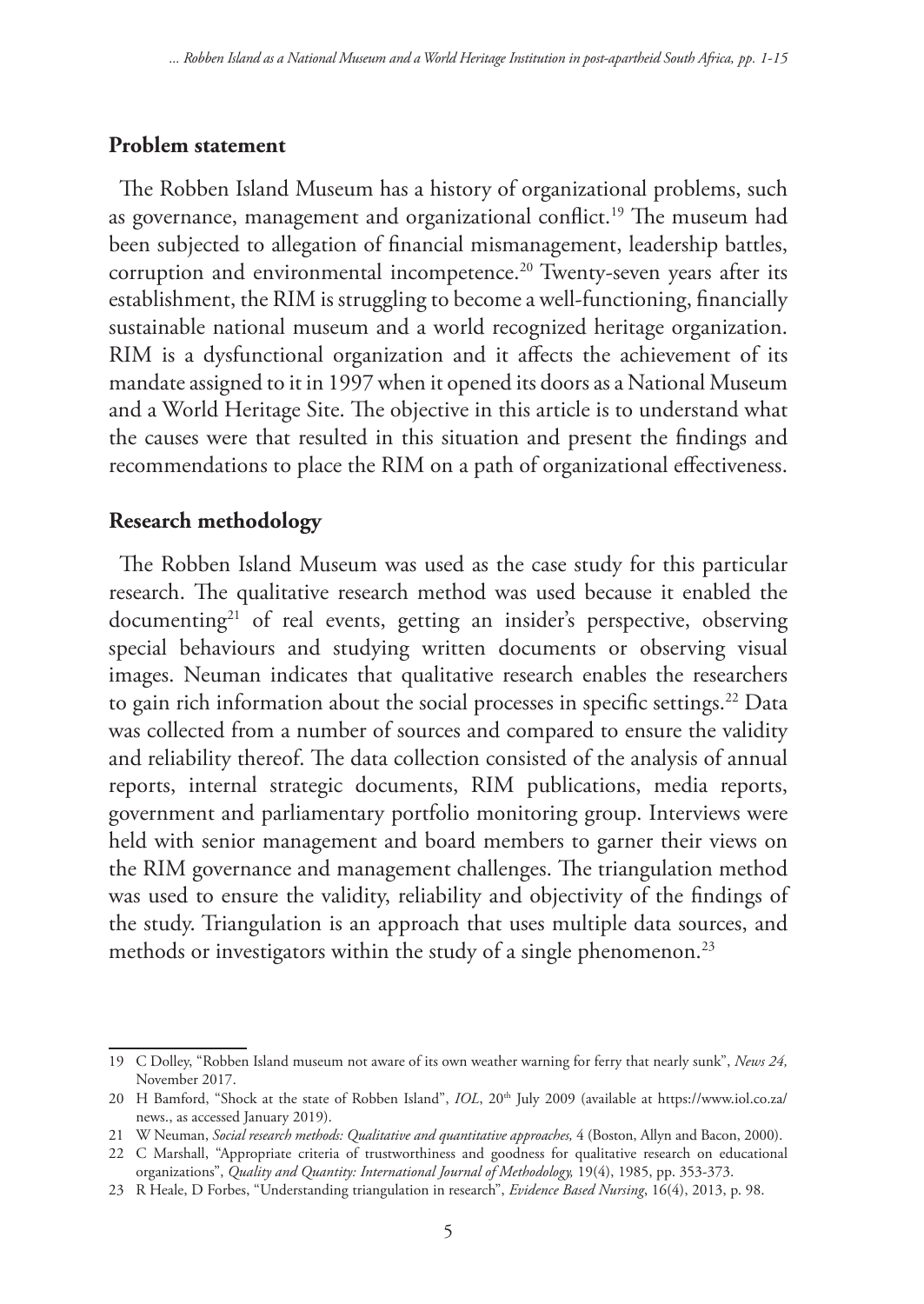#### **Organizational effectiveness**

Corporate governance is a fundamental aspect of ensuring that organizations function effectively and achieve their strategic goals. Companies fail because of poor governance.<sup>24</sup> Failed companies are generally associated with lack of consistent policies, control procedures, guidelines and mechanisms to ensure accountability and fiduciary duty. Corporate governance impacts on "the efficiency with which a corporation employs assets, its ability to attract low-cost capital, its ability to meet societal expectations and lastly, its overall performance".25 A major contributing factor to corporate failure is "knowledge malnutrition".<sup>26</sup> This is a situation when non-executive directors had been appointed with insufficient understanding of the company to steer the business in a changing environment. The directors are responsible for strategic direction but because of the knowledge deficiency, become a liability rather than an asset. The danger thereof is that management steers the directors who have a limited knowledge and understanding of organizational matters. Hendry and Kiel concur, stating that "information asymmetry" exists between non-executive directors and top management.<sup>27</sup> By the very nature of their internal position, management has intimate knowledge of the business, putting the board, and particularly the non-executive directors, at a disadvantage. Management controls information flows and could filter or withhold information to the board. The result is that the board makes decisions on limited or outdated information.

Corporate governance is dependent on a well-designed and functioning organization. A lack of or poor organizational design results in chaos and manifests in poor performance in areas such as financial results, and leading to the low morale of employees.<sup>28</sup>

The development of the organization's vision and mission is important and provides the platform for the organization's strategic planning, as well as the

<sup>24</sup> A Lakshan and W Wijekoon, "Corporate governance and corporate failure", *Procedia Economics and Finance,* 2, 2012, pp 191-198.

<sup>25</sup> H Gregory and M Simms, "Corporate Governance: What it is and why it matters", 9th International Anti-Corruption Conference, 10-15 October 1999, Durban (available at 9iacc.org/papers/day2/ws3/dnld/d2ws3\_ hjgregorymesimms.pdf, as accessed on January 2019).

<sup>26</sup> K Mellahi, The dynamics of Boards of Directors in failing organizations, *Long Range Planning*, 38, 2005, pp. 261-279.

<sup>27</sup> K Hendry and G Kiel, "The role of the Board in firm strategy: Integrating agency and organisational control perspectives", *Corporate Governance: An International Review*, 12(4), 2004, pp. 500-520.

<sup>28</sup> C Anderson, *Management, skills function and organization performance* (Boston, Allyn and Bacon, 1988), pp 543-599.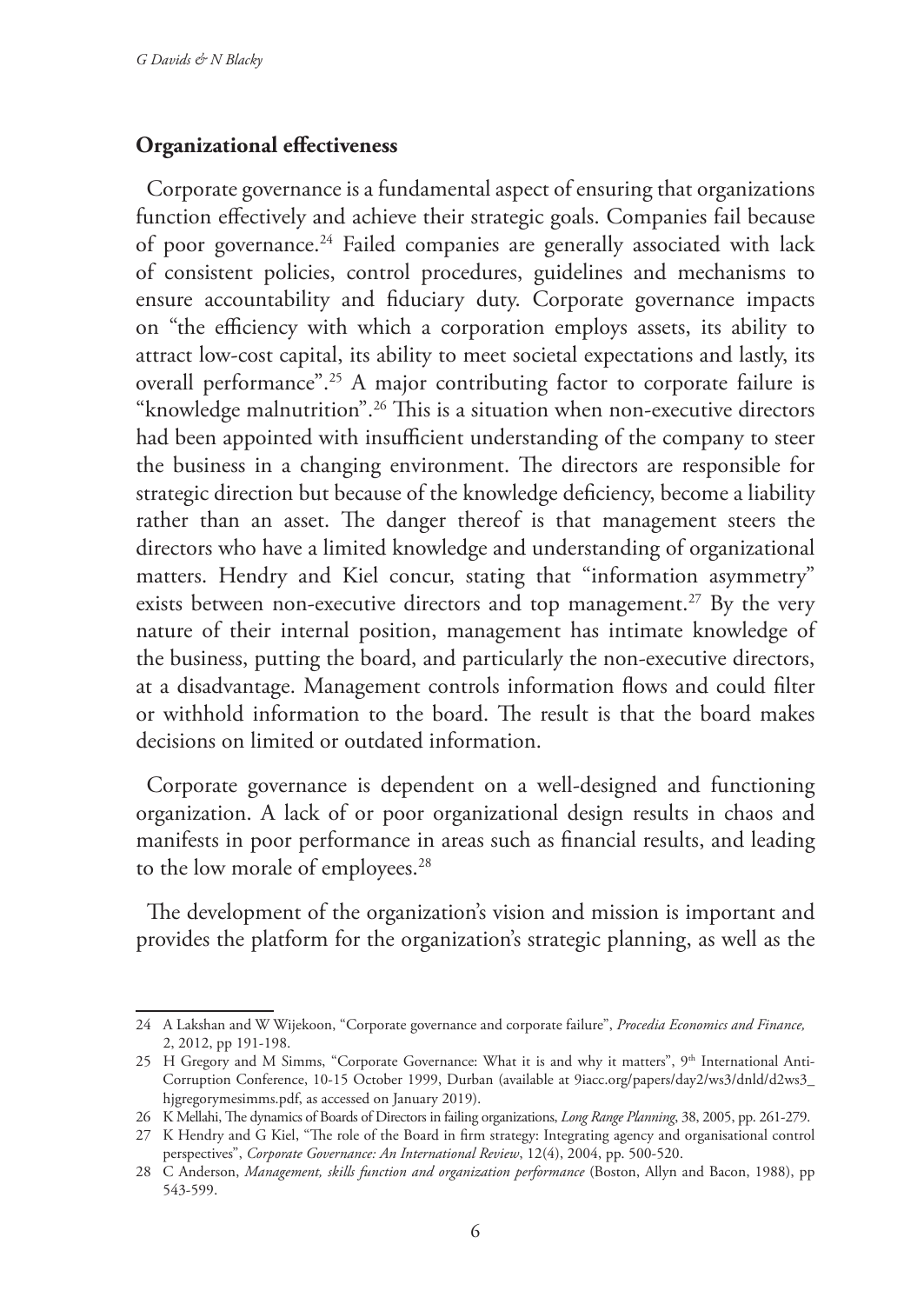methods for achieving its future goals.29 Ravanfar (2015), in his discussion of the McKinsey 7s model of Organizational Development (OD) asserted that the success of an organization is dependent on maintaining a balance of seven key areas.<sup>30</sup> The 7S Model specifies seven factors that are classified as "hard" and "soft" elements. Hard elements are easily identified and influenced by management, while soft elements are more intangible and influenced by corporate culture. The hard elements are strategy, structure, systems, while the soft elements are shared values, skills, style and staff. These seven areas illustrate the inter-connectedness of elements that define an organization's ability to succeed.

Fairholm (2009) maintained that strategic thinking revolves around the notions of visioning, scenario building, and forecasting.<sup>31</sup> It is about sense making and designing appropriate plans to deal with future eventualities while directing the organization to achieve its goals and objectives. In its haste to start up its operation, the Robben Island Museum started operating without giving attention to this key factor, resulting in organizational resources not geared towards achieving a central vision.

The structure is designed to facilitate achieving corporate vision, goals and strategy. It stipulates the way the organization is arranged, who does what and who reports to whom. It describes the hierarchy of authority and accountability in an organization and the way the organization's units relate to each other.32 It is an indication of the flow of information and the line of authority. It similarly removes any ambiguity or confusion amongst staff on the reporting lines.

The systems<sup>33</sup> refer to the procedures, processes and routines that apply in managing the organization. The financial management system is an important element to ensure that the resources are spent responsibly and accounted for in a diligent manner. As indicated earlier, RIM finances were in disarray as a direct result of its poor financial management systems.

<sup>29</sup> G McLean, *Organization development* (San Francisco, Berrett-Koehler, 2005), pp 220-300.

<sup>30</sup> M Ravanfar, "Analysing organisational structure based on 7s Model of McKinsey", *Global Journal of Management and Business Research: Administration and Management*, 15(10), 2015, pp. 6-12.

<sup>31</sup> M Fairholm, "Leadership and organizational strategy", *The Public Sector Innovation Journal*, 14(1), 2009, article 3.

<sup>32</sup> R Burton and B Obel, "The science of organizational design: Fit between structure and coordination", *Journal of Organisational Design,* 7(5), 2018.

<sup>33</sup> R Lynch, *Corporate strategy: The implementation process,* 4 (Financial Times Press, Prentice Hall, 2005), pp 445- 573.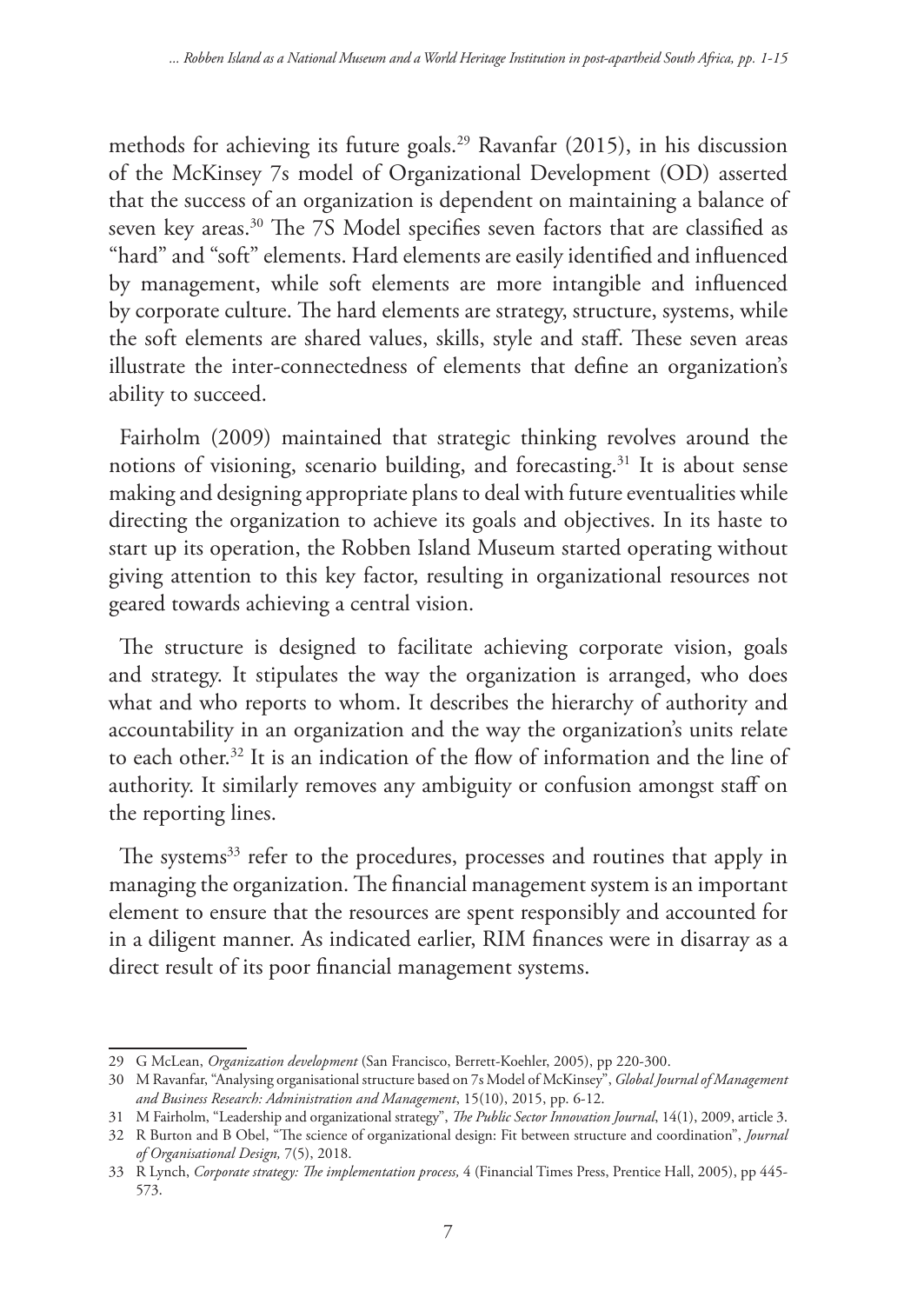The shared values are reflected in the corporate culture and the general work ethic. Organizations with weak values and common goals often find their employees following their own personal goals that may be different or even in conflict with those of the organization or their fellow colleagues.<sup>34</sup> Organizational culture affects the way in which people think, make decisions and ultimately the way in which they perceive, feel and act.<sup>35</sup> Organizational culture remains an important consideration in strategy implementation. In the case of the Robben Island Museum, a difference of view exists regarding the organisational culture between staff who had been imprisoned on the island and those who had not. The ex-political prisoners were of the view that they were best placed to determine the organizational culture, or how things ought to be run.<sup>36</sup> This tension impacted negatively on the RIM operations and resulted in the resignation of the first director in 2003.

Leadership style refers to how key managers and figures of authority execute their duties in achieving the organization's goals. The behaviour of leadership figures determines the organizational culture and the subordinates tend to emulate the type of behaviour displayed by leadership and authority figures. In the case of the RIM, many of its Chief Executive Officers (CEOs) were said not to lead by good example and were consequently suspended under a cloud of suspicion of corruption.

Skills comprise the capabilities and talents of the organization's management and staff, which could determine the types of work and achievements the company can accomplish.<sup>37</sup> It is normal for an organization to assess its available skills and expertise and make the required changes in order to achieve the goals determined in in its strategy.

Staff refers to the personnel of the company, the size of the workforce and how they are trained and equipped to deliver on the tasks allocated to them. Effective human resources management is therefore fundamental to the sustainability and survival of any organization.<sup>38</sup> In 1996 the Robben

<sup>34</sup> E Martins and F Terblanche, "Building organizational culture that stimulates creativity and innovation", *European Journal of Innovation Management,* 6, 2005, pp. 64-74.

<sup>35</sup> P Lok and J Crawford, "The effect of organisational culture and leadership style on job satisfaction and organisational commitment: A cross-national comparison", *Journal of Management Development*, 23(4), 2003, pp. 321-338.

<sup>36</sup> R Rossouw, "No place on Island for ex-prisoners", *Mail and Guardian,* 13 December 1996 (available at https:// mg.co.za/article/1996, as accessed May 2019).

<sup>37</sup> M Ravanfar, "Analysing organisational structure based on 7s Model of McKinsey", *Global Journal of Management and Business Research: Administration and Management*, 15(10), 2015, pp. 6-12.

<sup>38</sup> R Noe, J Hollenbeck, B Gerhart and P Wright, *Human resources management: Gaining competitive advantage*  (New York, McGraw Hill, 2010), pp 193-199.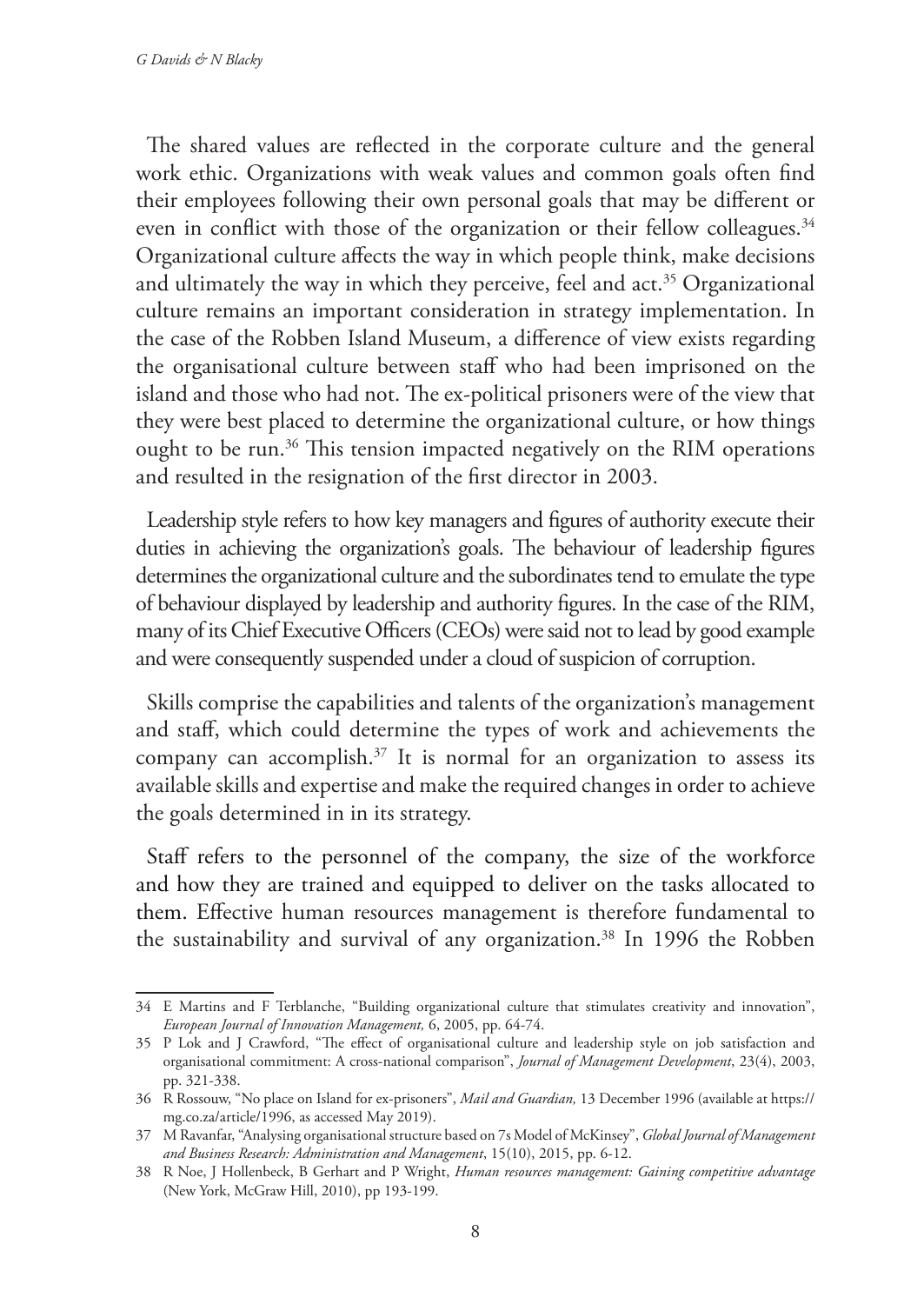Island Museum (RIM) rushed to recruit staff and the normal processes of recruitment and selection were not adhered to. The Western Cape coordinator of the ex-political prisoners' committee, Zolile Ndindwa claimed that no advertisements were placed and that Andre Odendaal, the first CEO of RIM, contacted him to recruit former prisoners to fill new positions.<sup>39</sup> The recruitment practices were not aimed at acquiring staff with the necessary skills-set required to contribute to the RIM's achievement of its vision espoused by the Future of Robben Island Committee in 1996 but rather aimed at employment creation.<sup>40</sup>

Goold and Campbell (2002)<sup>41</sup> seem to build on the McKinsey 7s model emphasizing the fit for purpose strategy and the need to recruit and appoint the right staff at the right time and place in the right positions to achieve the organizational vision. Human resources capacity holds the key to the successful implementation of the organizational strategy, as it designs the strategies, systems and structures required for successful implementation. Hence the importance of recruiting staff based on merit and not on principles of nepotism. RIM's recruitment practices during the establishment phase was based on the criteria of being political prisoners on the island rather than having the necessary skills-set to perform specific functions.<sup>42</sup>

Organizational design is a system-wide process of planned change aimed at improving overall organizational effectiveness by way of enhanced congruence of such key organizational dimensions as external environment, mission, strategy, leadership, culture, structure, information and reward systems, and work policies and procedures of successful organizations.<sup>43</sup>

A critical variable in organizational design is the leadership factor. Leadership is the most important competitive advantage of a company $44$  and poor performance is the result of a dysfunctional leadership team. Leadership is a critical factor in the survival and the growth of the firm and takes on different

<sup>39</sup> R Rossouw, "No place on Island for ex-prisoners", *Mail and Guardian,* 13 December 1996 (available at https:// mg.co.za/article/1996, as accessed May 2019).

<sup>40</sup> G Underhill,"Robben Island's turmoil", Mail and Guardian,4 October 2009 (available at https://mg.co.za/ author/glynnis-underhill, as accessed June 2019).

<sup>41</sup> M Goold and A Campbell, *Designing effective organisations* (USA, Wiley and Sons, 2002), pp 97-145.

<sup>42</sup> R Rossouw, "No place on Island for ex-prisoners", *Mail & Guardian*, 13 December 1996 (available at https:// mg.co.za/article/1996, as accessed May 2019).

<sup>43</sup> E Lawler and C Worley, *Built to change* (San Francisco, Jossey-Bass, 2006), pp 10-49.

<sup>44</sup> M Jones, "Politics of failure: Dysfunctional leadership and organisations – Workplace politics and poor performance", *Executive Journal International Institute of Management*, 2005 (https://www.iim-edu.org/ thinktank/papers/ceo/dysfunctional-leadership-organizations-workplace-politics.pdf, as accessed May 2019).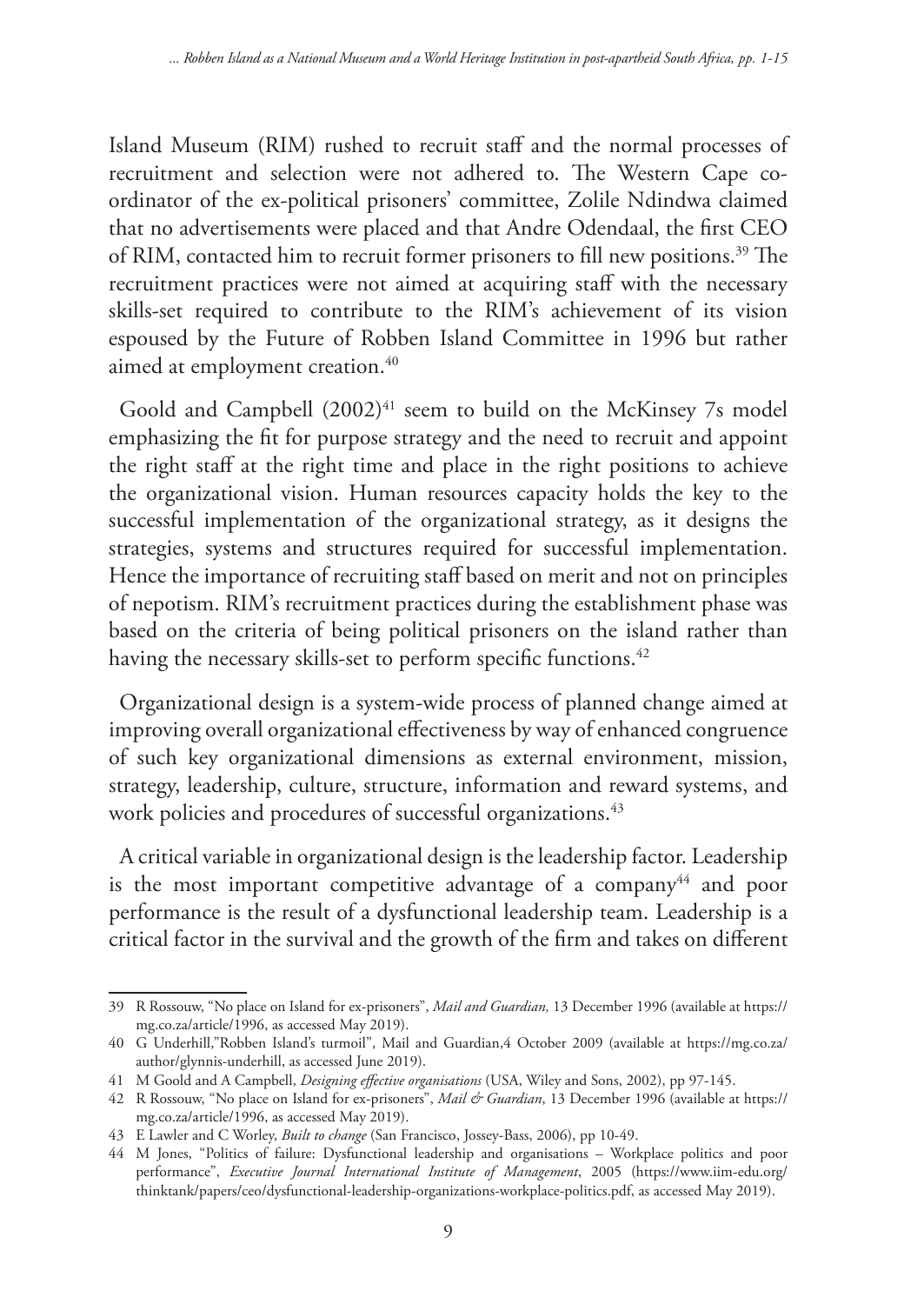shapes.45 The board of directors has a collective leadership responsibility to provide strategic direction for the organization. Similarly, the CEO and his/her management team provide leadership in implementing the strategic goals of the organization. The Board and the CEO have different but complementary leadership roles to ensure the success of the organization in achieving its goals.

Many leaders fail to align employees with the organisational strategy and to help them understand their role in implementing the strategy.<sup>46</sup> Strategy alignment is achieved through fit for purpose, structure, capable leadership and effective people system and culture. The critical determinants of organizational design and effectiveness are linked to the leadership style of its managers and the group's overall size and stage of development.<sup>47</sup> Leadership is not possible if lines of authority and responsibility are unclear. Likewise, control is out of the question if people do not know what tasks they are responsible for and how these relate to the overall objective of the organization. It is the manager's responsibility to organize and deploy resources to achieve the objectives of the organization by organizing their resources, in a way that marshals their strengths and weaknesses. Middle-management plays an important role in ensuring organizational effectiveness because it has to understand, interpret and implement a policy that it did not formulate.<sup>48</sup> Middle-management therefore has the power to fast-track or to frustrate the implementation of strategy.

### **Summary and analysis**

The research showed that the African National Congress (ANC) majorityled government<sup>49</sup> was instrumental in the appointment of the first Robben Island Museum (RIM) Council and its executive and were mostly drawn from ex-political prisoners, academics and political activists, rather than heritage managers or persons with a corporate management orientation. The first council and management understood the political transformational agenda of the new democratic government but lacked organizational experience on

<sup>45</sup> K Sunday, I Adekunle and O Roseline, "Organizational survival: The effects of leadership skill and strategy", *Science Journal of Business and Management,* 2(2), 2014, pp. 44-49.

<sup>46</sup> M Haid, D Shroeder-Saulnier, J Simms and H Wang, *Right Management* (Philadelphia, Publisher, 2010), pp 4-22.

<sup>47</sup> R Hurduzea, "The impact of leadership on organisational performance", *SEA Practice Application of Science,* III, 1(7), 2015, pp. 289-293.

<sup>48</sup> J Balogun, "The practice of organisational restructuring: From design to reality", *European Management Journal*, 25(2), 2007, pp. 81-91.

<sup>49</sup> G Corsane, "Using ecomuseum indicators to evaluate the Robben Island Museum and World Heritage site", *Landscape Research,* 31(4), 2006, pp. 399-418.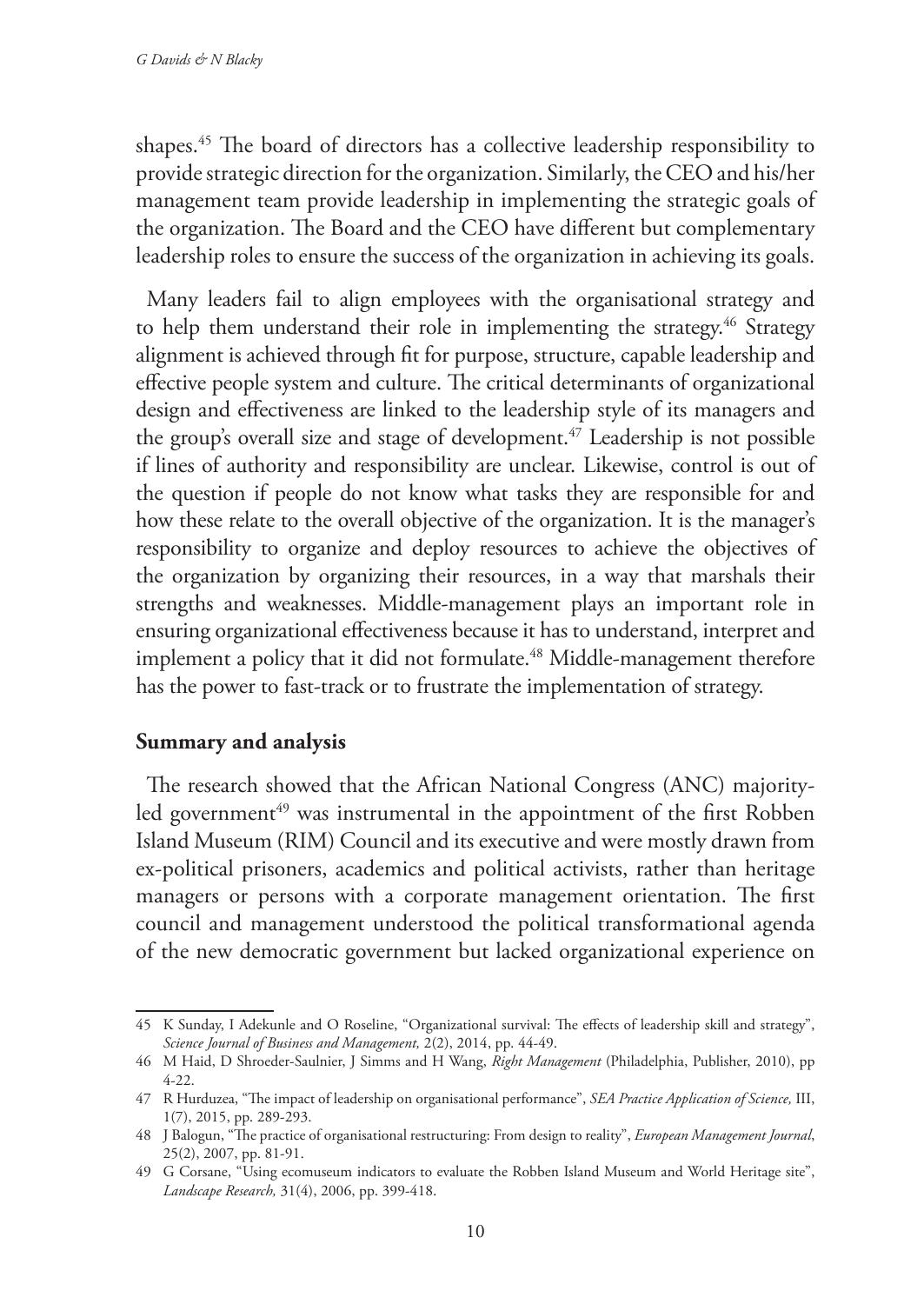how to establish heritage sites. One interviewee indicated the following:<sup>50</sup>

There were no paradigms to refer to in the years prior to our democracy in 1994, there were no similar institutions, on which experience one could lean on. There were very few individuals to guide us. In other words, our work in this very important institution had to start from the scratch. The personnel were obliged to work through trial and error.

The research revealed that a number of factors such as the high attrition rate of the CEOs, the overlap of roles and responsibilities of the Council and management, and the hostile relations between the Council chairperson and CEO contributed to poor governance and management. The first CEO, Andre Odendaal resigned unexpectedly in 2002 and the RIM Council took over the management of the museum.<sup>51</sup> The museum chairperson, Ahmed Kathrada stated that the CEO's resignation was intended to restore the confidence of the visitors to the museum, donors and other stakeholders. The Council appointed two council members, Ben Martins and Paul Langa to carry out the functions and responsibilities of the CEO. The RIM management functions were *de facto* taken over by the RIM Council, resulting in a collapse of the oversight and management function. In 2005, the caretaker CEO and Council member, Paul Langa, was appointed CEO.<sup>52</sup>

In 2007, Mr Langa, together with the Chief Operating Officer (COO), Denmark Tungwana and Chief Financial Officer (CFO), Nash Masekwameng were suspended under a cloud of corruption allegations.53 Mr Seelan Naidoo was appointed CEO in 2007 without important management support such as the CFO who was suspended. A year later in May 2008, the RIM Council and the newly appointed CEO, Naidoo, were forced to step down.<sup>54</sup> According to Eyewitness News, the resignation was in part due to pressure by disgruntled staff fearing employment losses as a result of the restructuring process.<sup>55</sup>

The hostile relationship between the Chairperson of Council, Naledi Tsiki, and the Interim CEO, Seelan Naidoo, contributed to the organizational

<sup>50</sup> Interview: Anonymous, Robben Island, 2012.

<sup>51</sup> Anon., *News 24 Archives*, "Council to run Robben Island", 13 July 2002 (available at https://www.news24.com/ xArchive/Archive/Council-to-run-Robben-Island-20020713, as accessed June 2019).

<sup>52</sup> B Ndenze, "Former inmate to head Robben Island Museum", *IOL,* 22 April 2005 (available at https://www.iol. co.za/news, as accessed May 2019).

<sup>53</sup> H Bamford, "Shock at the state of Robben Island", *IOL*, 20 July 2009 (available at https://www.iol.co.za/news/ politics, as accessed July 2019).

<sup>54</sup> Anon., *Mail and Guardian,* "Robben Island Musem Council resigns", 26 May 2009 (available at https://mg.co. za/article/2009-05-26, as accessed June 2019).

<sup>55</sup> *Eyewitness News, "*Robben Island Council Members resign", 26 May 2009 (available at https://ewn.co.za, as accessed January 2019).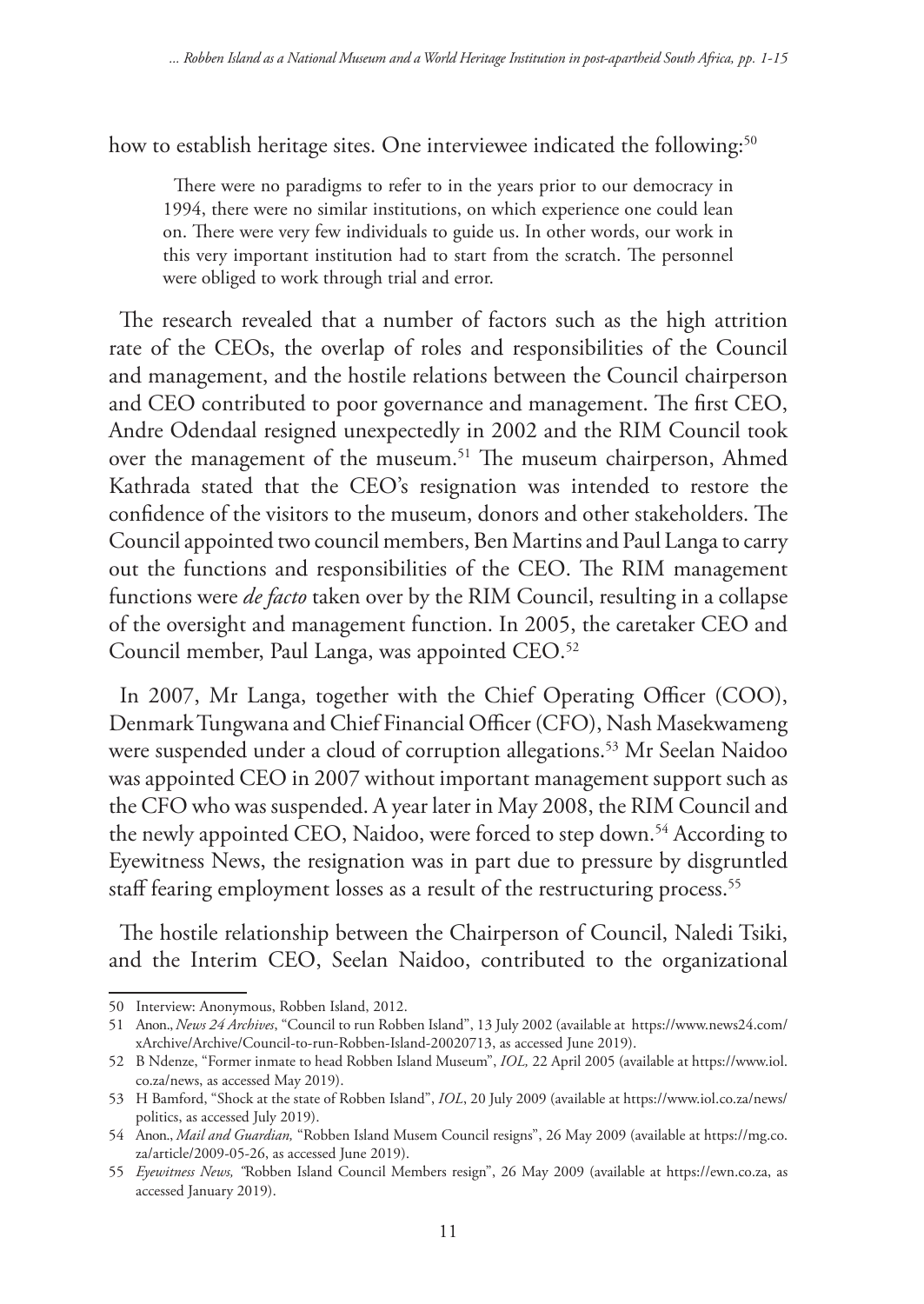problems and ultimate resignation of both the board and CEO.56 In June 2009 Prof Henry Bredenkamp was appointed caretaker CEO until November 2010. During his tenure Bredenkamp functioned without a Council until its appointment in March 2010. This is an important finding because the CEO operated without Council oversight to hold the CEO accountable. The situation above is opposite to that of 2003 when the RIM Council took over the management function. Both instances contributed to poor governance because of the integration of the roles and responsibilities of the Council and management resulting in the lapse of accountability. In November 2010 a new CEO, Sibongiseni Mkhize, was appointed.

The rapid turnover of CEOs resulted in a lack of strategic direction and implementation thereof.57 The RIM had seven CEOs from 1997 until 2010 with only two permanent appointees while the other five served in interim positions. The fact that seven CEOs managed the organization in the span of 13 years and none of them completed their contract terms, is indicative of an organizational leadership crisis.

Given the uniqueness of RIM heritage and symbolism, it demands a management structure staffed by individuals who are knowledgeable with firsthand experience of the island prison on the one hand and on the other hand professionals with knowledge of museology and heritage sites. RIM's greatest heritage assets are the ex-political prisoners. They shared their stories and firsthand experiences with the visitors to the museum. While this is important, given the history of the RIM, an oversight was the failure to appoint skilled professionals in the critical positions to contribute to the effective operations of the RIM.58 The research showed that the non-appointment of professional staff to complement the skills-sets of the political deployees, resulted in a number of governance and organizational deficiencies.<sup>59</sup>

The organizational structure normally is designed to implement strategy. This was not the case with the Robben Island Museum because the organizational design and staffing were implemented to advance an organizational strategy

<sup>56</sup> G Underhill, "Robben Island Turmoil", *Mail and Guardian,* 4 October 2009 (available at https://mg.co.za/ article, as accessed April 2019).

<sup>57</sup> Anon., *Mail and Guardian,* "Robben Island Museum gets another interim CEO", 11 June 2009 (available at https//mg.co.za/article/2009-6-11, as accessed June 2019).

<sup>58</sup> Anon., *IOL,* "Robben Island facing serious threats", 5 July 2004 (available at https://www.il.co.za/news/ southafrica, as accessed June 2019).

<sup>59</sup> RIM has not been able to develop and sustain capacity to deal with conservation challenges as a result of; 1. Absence of on-site director- experience in historic site management 2. Conservation architect to help conservation and maintenance systems.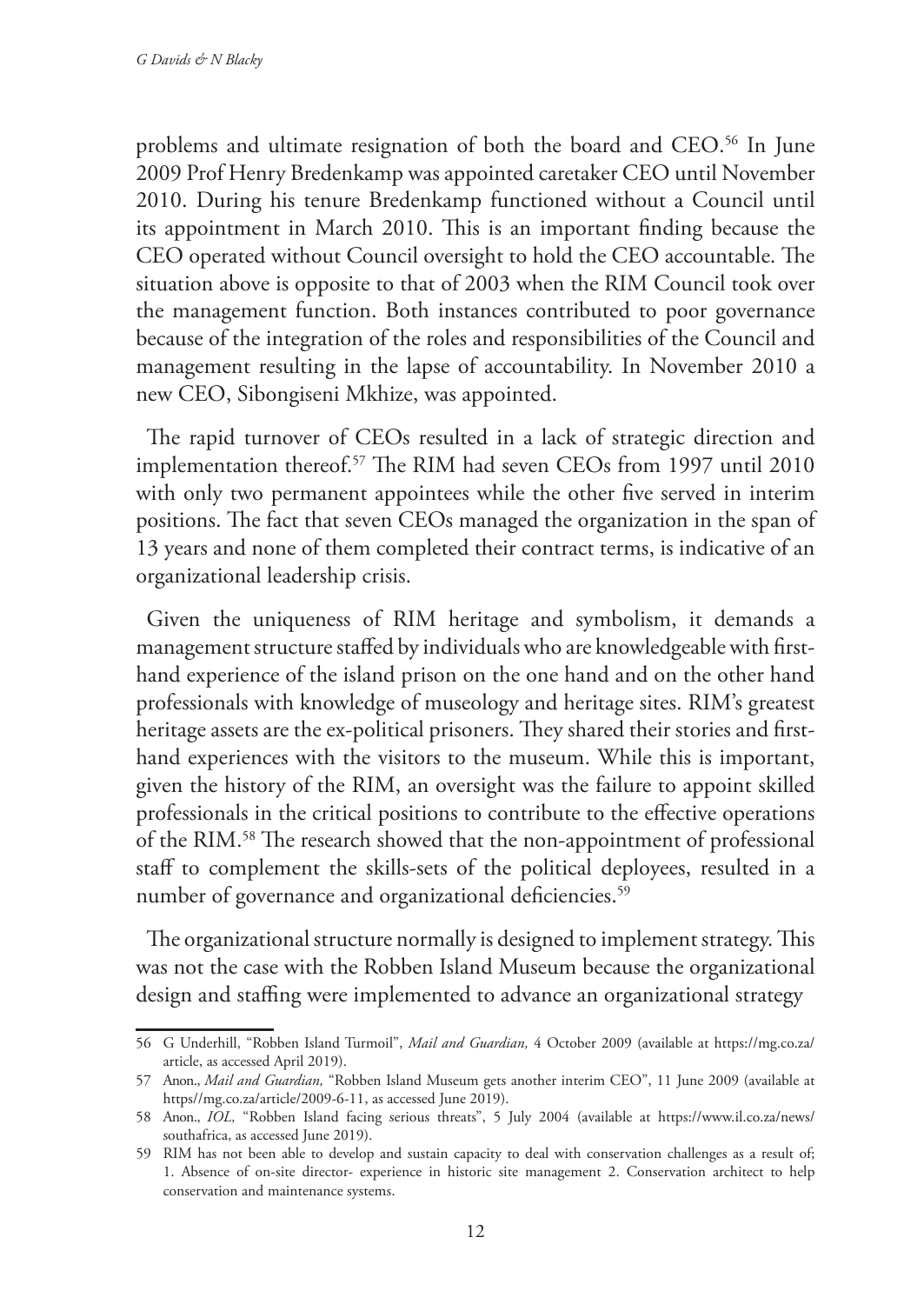intent on creating 'jobs for pals'.<sup>60</sup> This resulted in duplication, overlap and confusion of roles and responsibilities, leading to administrative paralysis and organizational inefficiencies. The RIM comprised of a management structure of eight senior managers, 25 unit managers and 250 staff. The absence of a clear definition and demarcation of job descriptions, coupled with the duplication of functions and responsibilities, resulted in role confusion and blame among senior management and ultimately very little was accomplished.

Financial management was not one of the RIM's key strengths. This is borne out by the Auditor General's (AG) report that showed that over a period of five years from 2005-2010, it achieved only qualified audits, and a "disclaimer" in 2007-2008. This is indicative of an organizational culture where financial management is not a priority or where the financial management capacity is lacking.

The research further revealed that the RIM was responsible for delivering municipal services on Robben Island although this was not its mandate.<sup>61</sup> In the rest of South Africa, local municipalities are responsible for the delivery of basic services such as water provision, sanitation, refuse removal and infrastructure.<sup>62</sup> It is unclear why the responsibility for the provision of these services was shifted to the RIM, without any additional financial or capacity support, which placed more pressure on an already precarious financial situation. Furthermore, it placed additional pressure on RIM to recruit staff experienced in the systems and processes of delivering basic services.

The findings point towards an organizational culture of conflict and power relations that negate the implementation of organizational policy. A case in point was the conflict between the board chairperson and the CEO. The chairperson of the board was an ex-Robben Island political prisoner who had political power rather than the necessary administrative expertise.

The research exposed the ex-political prisoners as powerful stakeholders, who at various points in the RIM history played an important role in highlighting management's incompetency and the perceived corruption, which led to the resignation of the CEOs and the resultant leadership instability.

<sup>60</sup> H Bamford, "Shock at the state of Robben Island", *IOL*, 20 July 2009 (available at https://www.iol.co.za/news, as accessed on April 2019).

<sup>61</sup> G Underhill, "Robben Island turmoil", *Mail and Guardian,* 4 October 2009 (available at https://MG.co.za/ section/news, as accessed January 2019).

<sup>62</sup> RSA, Constitution of South Africa, Chapter 7, Government of South Africa, 1996.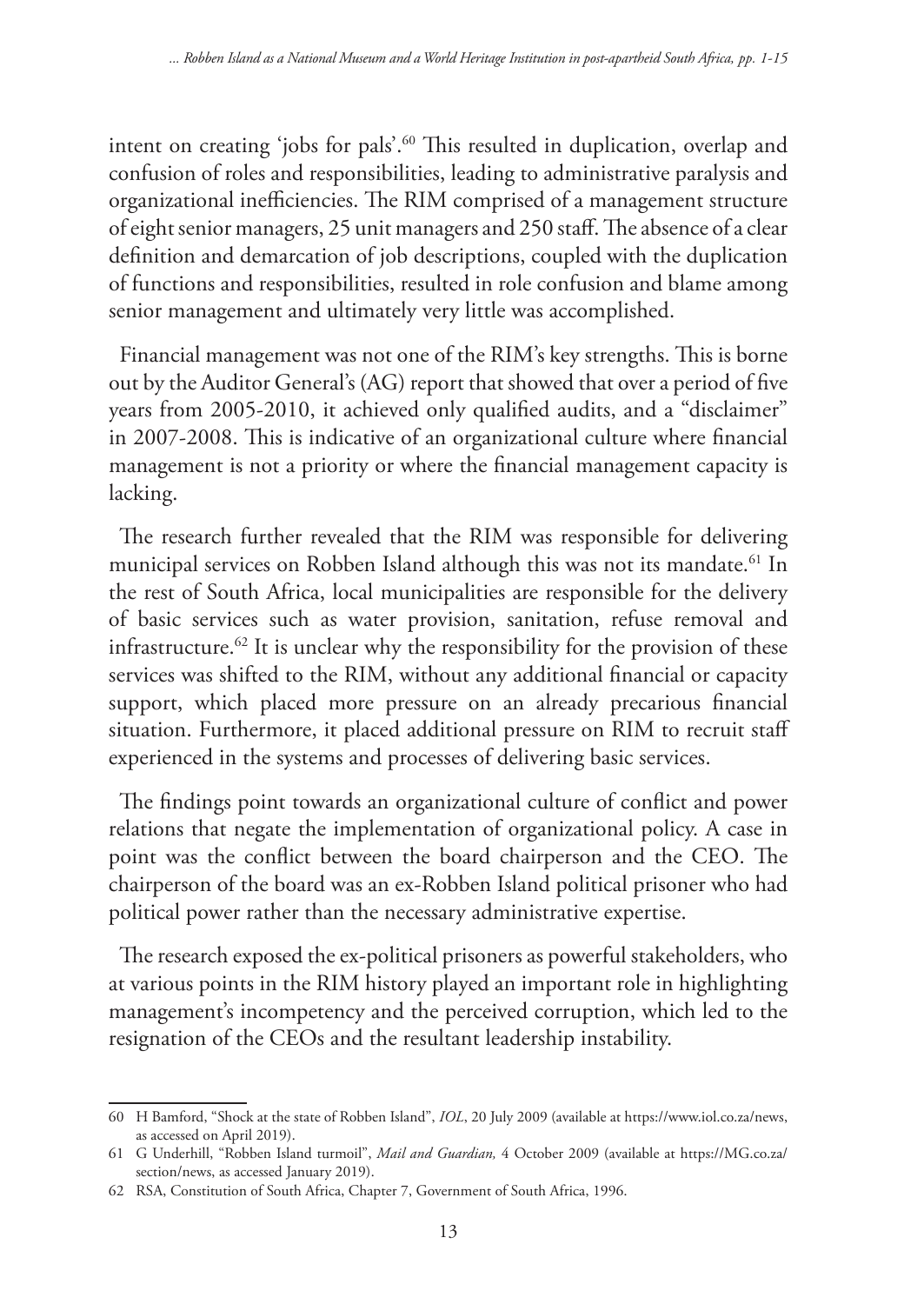Furthermore, evidence provided insight into tensions that exist between the ex-Robben Island political prisoners and the other staff members.<sup>63</sup> The ex-Robben Island prisoners view themselves as of higher status than the other staff, due to their earlier imprisonment on the island, and hence want to be treated as such.<sup>64</sup> This resulted in tension with management and consequently impacted negatively on the overall organizational strategy implementation.

## **Conclusion**

The objective of the article was to highlight the organizational challenges associated with the establishment of the Robben Island Museum (RIM) as a National Museum and a World Heritage Site in post-apartheid South Africa. This study shows that many of the RIM's organizational and management challenges can be traced to its beginnings. The lesson that emerged from the study is that political vision and commitment is important but it is not enough to establish and manage an organization effectively. The establishment of a successful museum and heritage site requires a combination of individuals who understand the historical context, together with those who possess the required skills-sets to implement strategic plans and manage the operations of the organization.

The findings of this study led to a number of recommendations:

- Strengthening of governance and oversight: There should be a clear definition and demarcation of the roles and responsibilities of the Council and the executive management of the institution. The Council needs to provide leadership, strategic direction and effective oversight. Furthermore, the Council must not interfere and engage in operational management functions. In order to maintain the independence and integrity of the oversight and monitoring role of the Council, no Council member should assume an executive position.
- Formulation of policies and systems to guide the administration during implementation: A lack of policies and systems creates confusion and introduces the opportunity for implementation based on individual understanding and bias. This ultimately results in organizational conflict. The organizational structure must be designed to implement the strategy, as opposed to the current principle of creating employment for party cadres.

<sup>63</sup> Parliamentary Monitoring Group, Robben Island Museum Status Report, Arts and Culture Meeting, 8 May 2018 (available at https://pmg.org.za/committee-meeting, as accessed on 20 August 2018).

<sup>64</sup> T Petersen, "Mandelarisation of Robben Island must stop- ex-prisoners say they are being sidlined", *News24*, 30th October 2018 (available at https://www.news24.com/South Africa, as accessed May 2019).